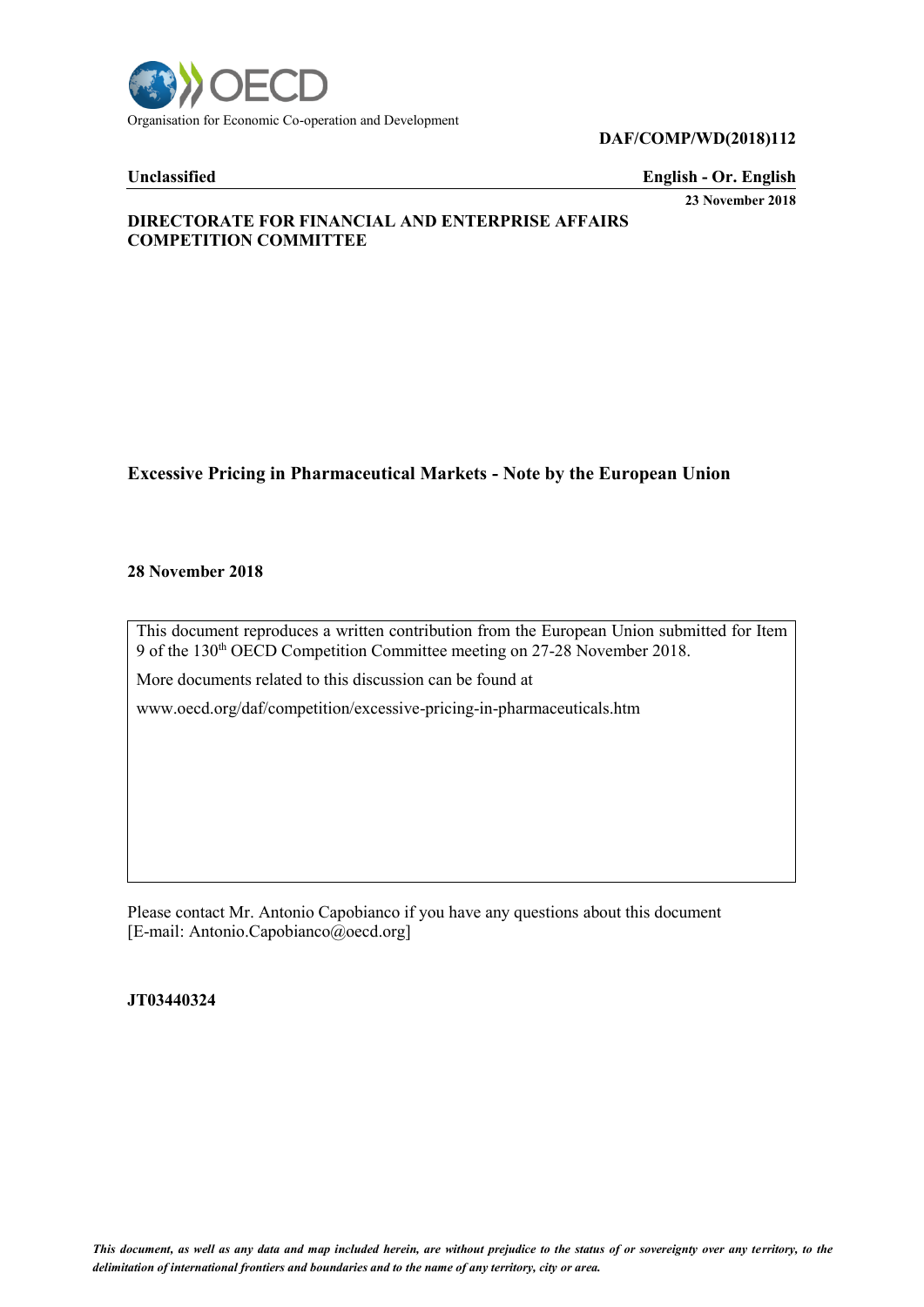# *European Union*

### **1. Introduction**

1. European law provides in Article 102(a) of the Treaty on the Functioning of the European Union ("TFEU") that an abuse of a dominant position may, in particular, consist in "directly or indirectly imposing unfair purchase or selling prices or other unfair trading conditions".

2. This prohibition of imposing unfair prices is generally understood to cover conduct such as charging excessive prices. Unfair pricing conduct concerns in essence the extraction of excessive profits by imposing high, unfair prices to customers. The prohibition of Article 102(a) TFEU applies to any product or service, including pharmaceutical products.

3. The European Commission, competition authorities of Member States and courts in the EU are entrusted with ensuring that EU competition rules are applied effectively, including the unfair pricing prohibition of Article 102(a) TFEU. As market forces in functioning markets usually restrain the ability of dominant companies to exploit consumers, the focus of the European Commission's enforcement practice lies in the first place on exclusionary abusive practices with the aim of restoring the competitive process in the affected market. However, the European Commission has always scrutinized markets also for exploitative conduct with a view to intervening where enforcement against unfair pricing<sup>1</sup> or other exploitative practices<sup>2</sup> was warranted.

4. Recently, practices of pharmaceutical companies imposing very high price increases leading to unfair prices have attracted the scrutiny by competition authorities, leading to the adoption of three infringement decisions in Europe since 2016 in Italy, the UK and Denmark, and the opening of further investigations.

# **2. Why intervene against unfair pricing?**

5. Some parts of the legal and economic community have occasionally raised the question whether competition authorities in the EU should at all be concerned with unfair

<sup>&</sup>lt;sup>1</sup> Since 2000, the European Commission has adopted two infringement decisions and three decisions accepting commitments in unfair pricing cases: Commission decision of 25 July 2001 in Case No COMP/36.915 Deutsche Post AG, OJ L 331, 15.12.2001, p. 40–78; Commission decision of 20 April 2001 in Case No COMP/34.493 DSD, OJ L 166, 21.6.2001, p. 1–24; Commission decision of 9 December 2009 in Case No COMP/38.636 Rambus, OJ C 30, 6.2.2010, p. 17–18; Commission decision of 15 November 2011 in Case No COMP/39.592 Standard & Poor's, OJ C 31, 4.2.2012, p. 8–9; Commission decision of 24 May 2018 in Case No COMP/39.816 Upstream gas supplies in Central and Eastern Europe.

<sup>2</sup> For instance price discrimination, see Commission decision of 14 April 2010 in Case No COMP/39.351 Swedish Interconnectors, OJ C 142, 1.6.2010, p. 28–29; Commission decision of 2 June 2004 in Case No COMP/38.096 Clearstream (Clearing and Settlement), OJ C 165, 17.7.2009, p. 7–11.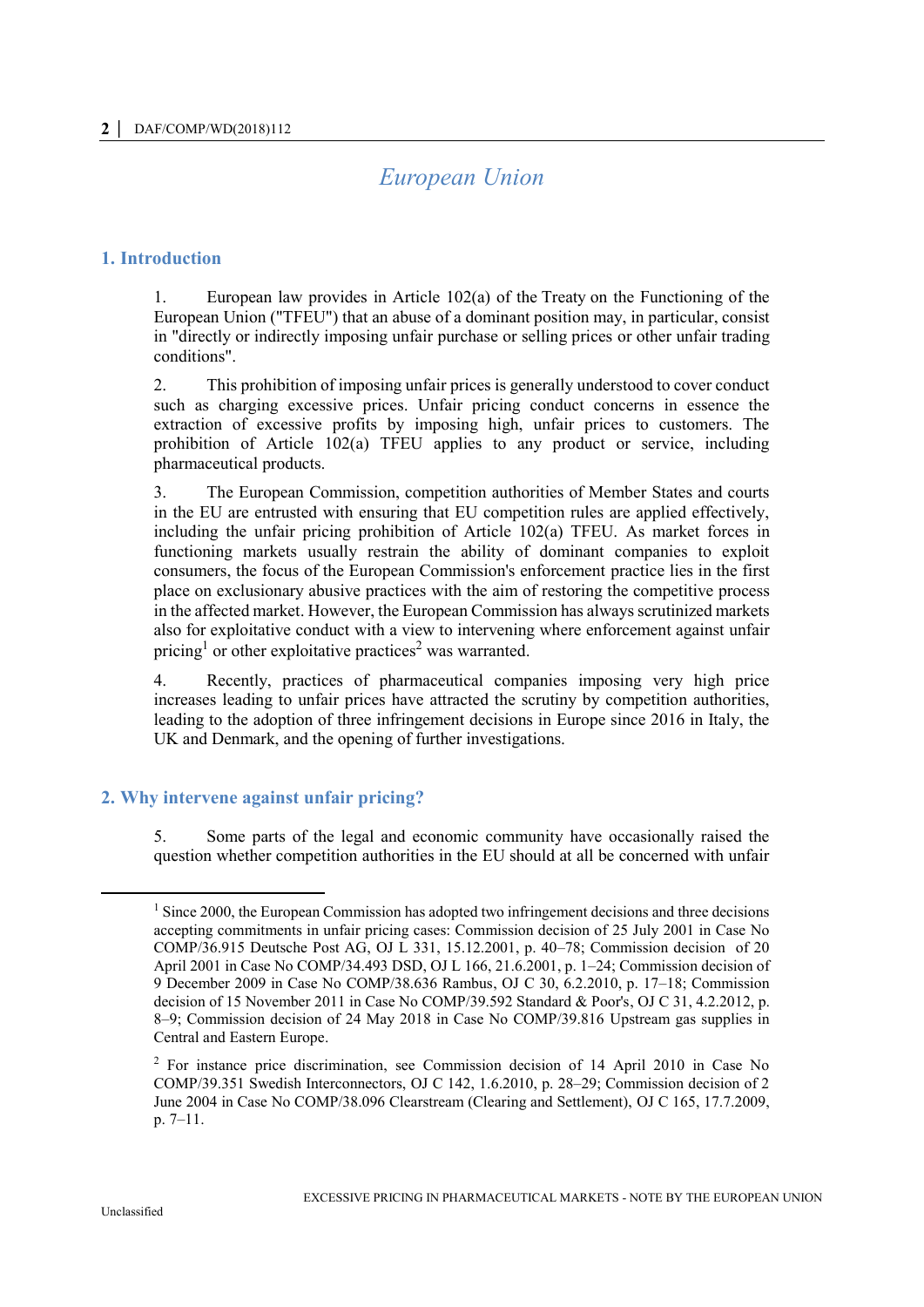pricing or whether it would not be better to limit enforcement activity to exclusionary conduct only.

6. The EU legislator has answered this question by entrusting European Commission, competition authorities of Member States and courts in the EU with the mandate to ensure effective enforcement where dominant undertakings are found to abuse their market power by imposing unfair prices (Article 102(a) TFEU).

7. Moreover, the central goal of EU competition policy is to protect consumer welfare. Considering that unfair prices harm consumers directly, it seems difficult to argue that authorities should protect consumers only indirectly, that is only by intervening against exclusionary conduct to protect the competitive process.<sup>3</sup>

# **3. When to intervene**

8. From a competition policy perspective, authorities are likely to carefully consider several factors when deciding whether or not to allocate resources to enforcement against exploitative conduct.

9. First, prices and profits are generally regarded as useful indicators and necessary incentives for firms in a market economy to decide where to invest, enter or expand. Taking away profits may thus undermine the markets' own mechanism to restore competition.

10. In many markets, prices may be temporarily high due to a mismatch of demand and supply or the exercise of market power. But markets may actually correct themselves in a reasonably short period of time. In a scenario of potentially unfair prices, it should therefore be considered to give market forces some time to play out and entry and expansion to take place, and see if this brings prices back to more normal levels within a reasonable time period. The time horizon will depend on the specific features of the market. If it takes too long for the market to correct itself, then intervention against exploitative conduct may be justified, in particular where consumer harm is significant.

11. Second, high profits may be justified by risk taking or past investment, or the result of a firm's innovativeness and own excellence. The incentive for such efforts should not be undermined by *ex-post* competition law enforcement, because this could harm the dynamic competitive process and could reduce both innovation and consumer welfare. Where this is the case, pricing may not be unfair and enforcement not warranted. This does not mean, however, that Article 102(a) TFEU cannot be applied to abusive practices in the context of innovative products and risk-taking. The prohibition of unfair prices applies to all products and services. But it does mean that competition authorities have to factor investments and innovation into their assessment of unfairness and need to be mindful of the effect of an intervention on dynamic efficiency.

12. More generally, competition authorities will consider a number of possible practical difficulties that they may face when intervening against unfair prices: these are related to determining when a price is excessive, what price is acceptable as a remedy and how to monitor the implementation of the remedy over time. Also, in some cases regulation may be an alternative means to address persistently high prices (as was done in the case of

<sup>3</sup> See judgment of 22 February 1973 in *Europemballage Corporation and Continental Can Company Inc. v Commission*, 6/72, ECLI:EU:C:1973:22, paragraph 26.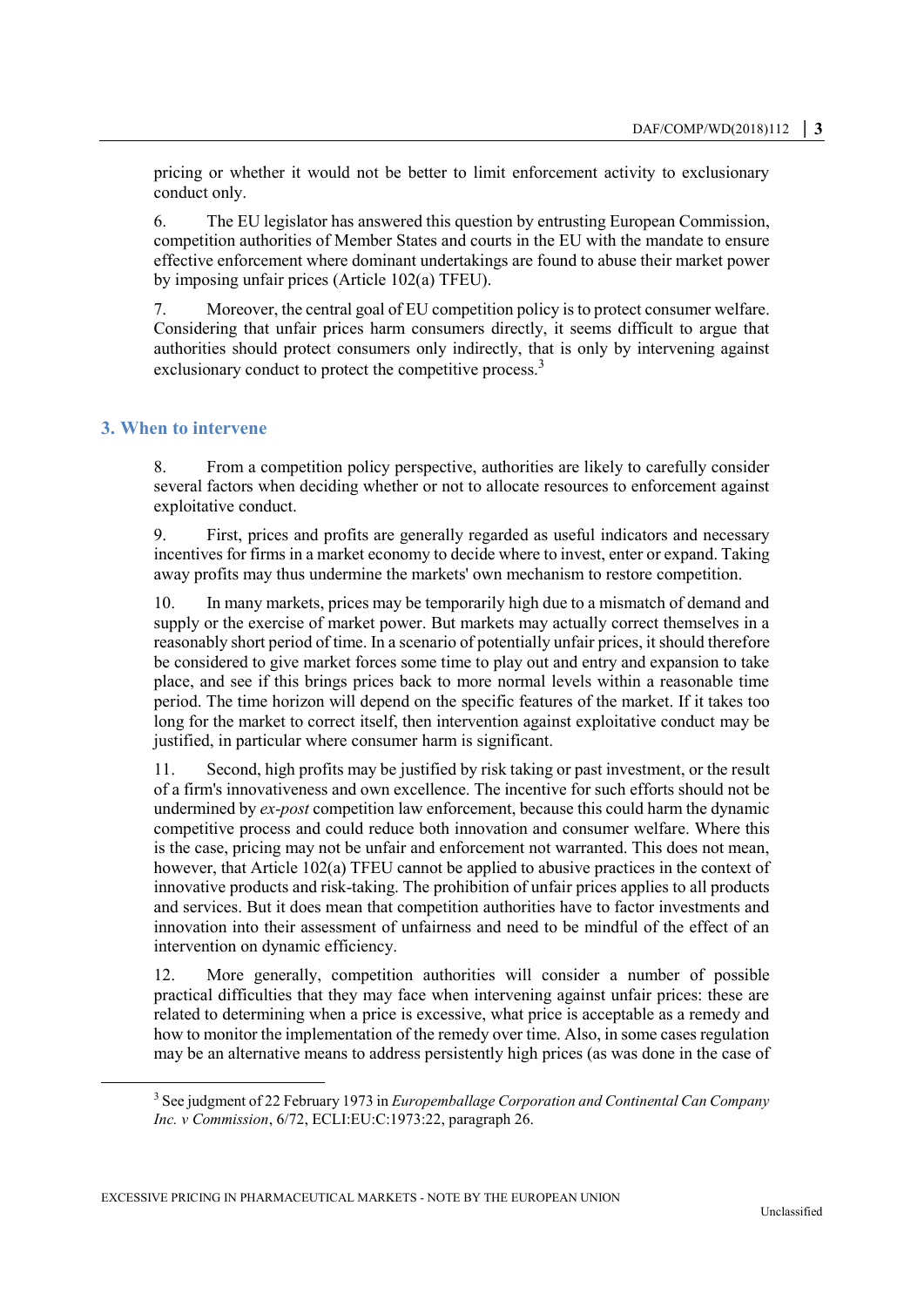#### **4 │** DAF/COMP/WD(2018)112

roaming tariffs in the European Union).<sup>4</sup> Regulatory authorities may have the market knowledge and experience and may be particularly well placed to regulate prices. However, the fact that high, unfair prices may theoretically also be remedied by way of regulation does not in any way affect the applicability of Article 102(a) TFEU to unfair pricing practices.

13. While these reasons justify a prudent policy, competition authorities also have to be mindful of their obligation to effectively enforce Article 102 TFEU in its entirety, i.e. including the prohibition of unfair pricing.

# **4. Some particularities of pharmaceutical markets**

14. Pharmaceutical markets have a number of particularities resulting from the nature of pharmaceutical products, the pharmaceutical product life cycle and the role of regulation throughout the product life cycle. These particularities have to be taken into account when assessing pricing practices by pharmaceutical companies.

15. As explained in the OECD Secretariat's Background Note, pharmaceutical products are often price-demand inelastic, in particular concerning essential medicines that are life prolonging, necessary for health or improving quality of life.<sup>5</sup> Patients may be dependent on such pharmaceutical products. A factor contributing to inelasticity of demand for essential medicines can be that patients consume medicines, but often do not directly pay for them (patients may have to contribute with some minor co-payments); doctors prescribe the medicines, but neither consume nor pay for them; and national health services and insurance companies may have limited influence on prescription or consumption, but have to pay for the medicines. Another factor is that there can be high pressure on health systems to pay for certain medicines even at high prices. Health service providers may have limited bargaining power and a reduced ability to influence medicine prices in the negotiations with manufacturers, when medicines are essential for health or life or when no appropriate substitute products are available in the country concerned. The result of all these factors can be a high inelasticity of demand that may make the pharmaceutical sector more prone to unfair pricing practices or concerns than other sectors.

16. The pharmaceutical product life cycle, which also has to be taken into account when assessing pricing practices, consists of three different phases. Different regulatory aspects come into play throughout the pharmaceutical product life cycle; also, pharmaceutical prices may change and vary.

17. The first phase of the pharmaceutical product life cycle is the phase of discovery and development until all relevant approvals for the launch of a medicine are obtained (including marketing authorisation and, where relevant, pricing and reimbursement status). The discovery and development of a new, innovative medicine is generally a lengthy and costly process, and very risky. It can take up to over ten years to develop a new medicine which includes carrying out clinical studies demonstrating the safety and efficacy of a

<sup>4</sup> Regulation (EU) No 531/2012 of the European Parliament and of the Council of 13 June 2012 on roaming on public mobile communications networks within the Union (OJ L 172, 30.06.2012, p. 1-26).

<sup>5</sup> See OECD Background Note, "Excessive Prices in Pharmaceutical Markets", 27-28 November 2018, Section 4.1. Demand-side Considerations.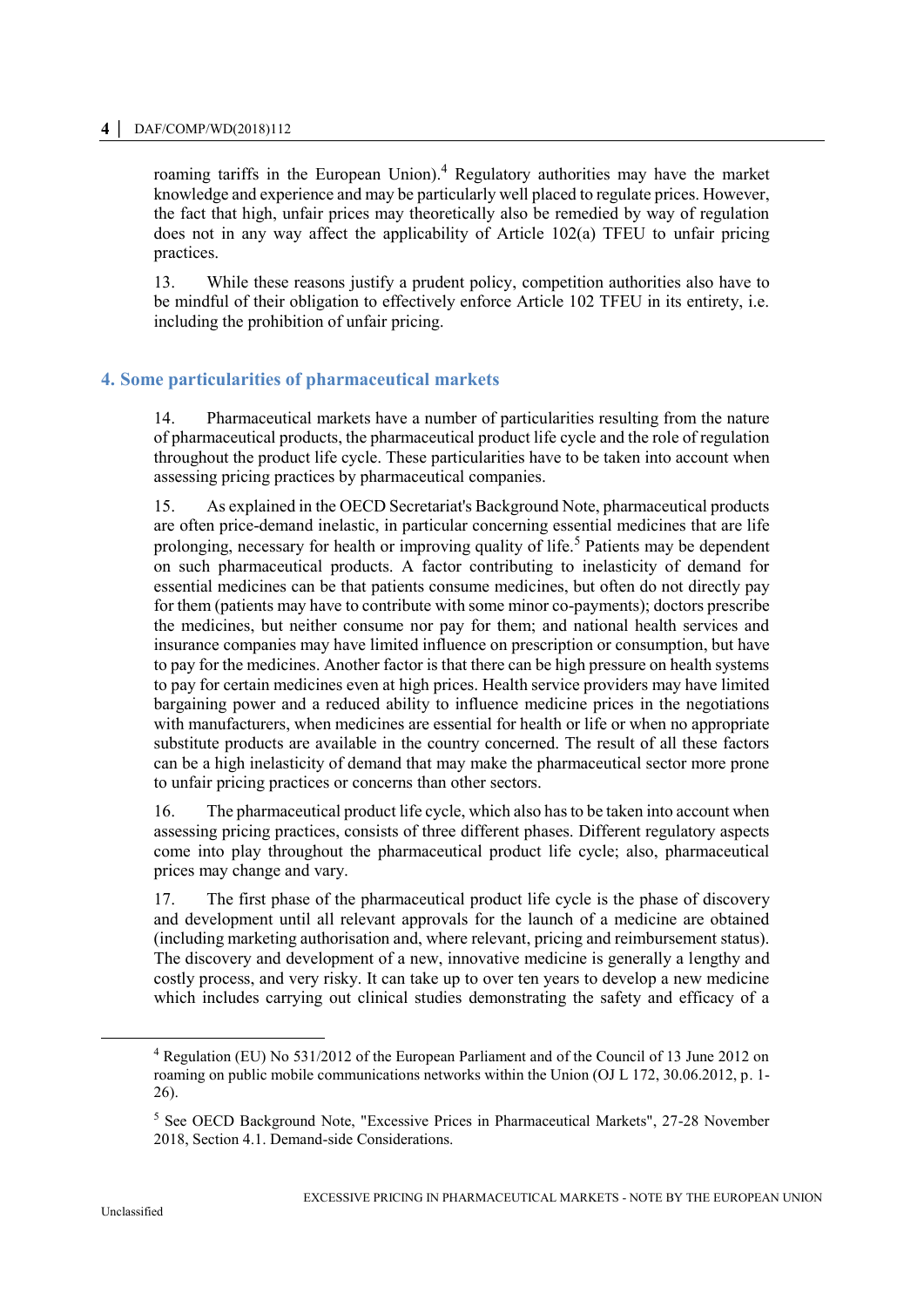medicine. During this long period with uncertain results, originators incur high costs, but earn no revenues. This matters for the assessment of (subsequent) medicine prices.

18. The second phase of the pharmaceutical product life cycle is the phase where a new medicine is launched and sold on the market, while benefitting from product exclusivity, owing notably to intellectual property protection. Legislation grants originator companies various intellectual property rights and exclusivity mechanisms as incentive to invest in new R&D projects and to develop new medicines. Intellectual property rights and exclusivity mechanisms designed to incentivise research and development in novel medicines may include patents and the pharma-specific exclusivities: supplementary protection certificate, <sup>6</sup> "data exclusivity" or "marketing exclusivity",<sup>7</sup> or an orphan designation.<sup>8</sup> A common feature of these exclusivities is however that they are limited in time, and thus allow the entry of generic medicines at the end of the exclusivity. During the phase of exclusivity, originators enjoy sometimes very high profits. Such high profits are generally the reward for risk-taking and the successful investment. An assessment of pricing practices under the unfair pricing prohibition of Article 102(a) TFEU has to take account of intellectual property rights and incentives to innovate created by the legislator.

19. During the exclusivity period, national authorities use a number of tools to influence prices of medicines or contain spending. Pricing and reimbursement rules may apply external reference pricing to take account of prices in other Member States. Also, national reimbursement schemes may incorporate in their evaluations of novel medicines "value-based" health technology assessments ("HTA"). HTAs assess the value-for-money a new product brings to society, mainly in comparison to the price and value of existing medicines and therapies. More generally, these rules and the reimbursement status of a medicine have a strong influence on its availability on the market and its pricing.

20. The third phase of the pharmaceutical product life cycle is the phase after loss of exclusivity. This is the phase when generic competition can kick in in the form of cheaper generic medicines. In some national markets and for some products, where a sufficient

<sup>&</sup>lt;sup>6</sup> The supplementary protection certificate is a pharma-specific patent extension right compensating pharmaceutical companies for the significant time generally required to obtain a marketing authorisation. See Regulation (EC) 469/2009 of the European Parliament and of the Council of 6 May 2009 concerning the supplementary protection certificate for medicinal products, (OJ L 152, 16.06.2009, p. 1-10).

<sup>&</sup>lt;sup>7</sup> These are pharma-specific intellectual property rights created by the legislator to protect data relating to pharmacological and toxicological tests as well as clinical studies, which originator companies submit to relevant authorities to demonstrate the safety and efficacy of novel medicines. See Directive 2001/83/EC of the European Parliament and of the Council of 6 November 2001 on the Community code relating to medicinal products for human use (OJ L 311, 28.11.2001, p. 67- 128); and Regulation (EC) No 726/2004 of the European Parliament and of the Council of 31 March 2004 laying down Community procedures for the authorisation and supervision of medicinal products for human and veterinary use and establishing a European Medicines Agency (OJ L 136, 30.04.2004, p. 1-33).

<sup>8</sup> Regulation (EC) No 141/2000 of the European Parliament and of the Council of 16 December 1999 on orphan medicinal products (OJ L 18, 22.1.2000, p. 1-5).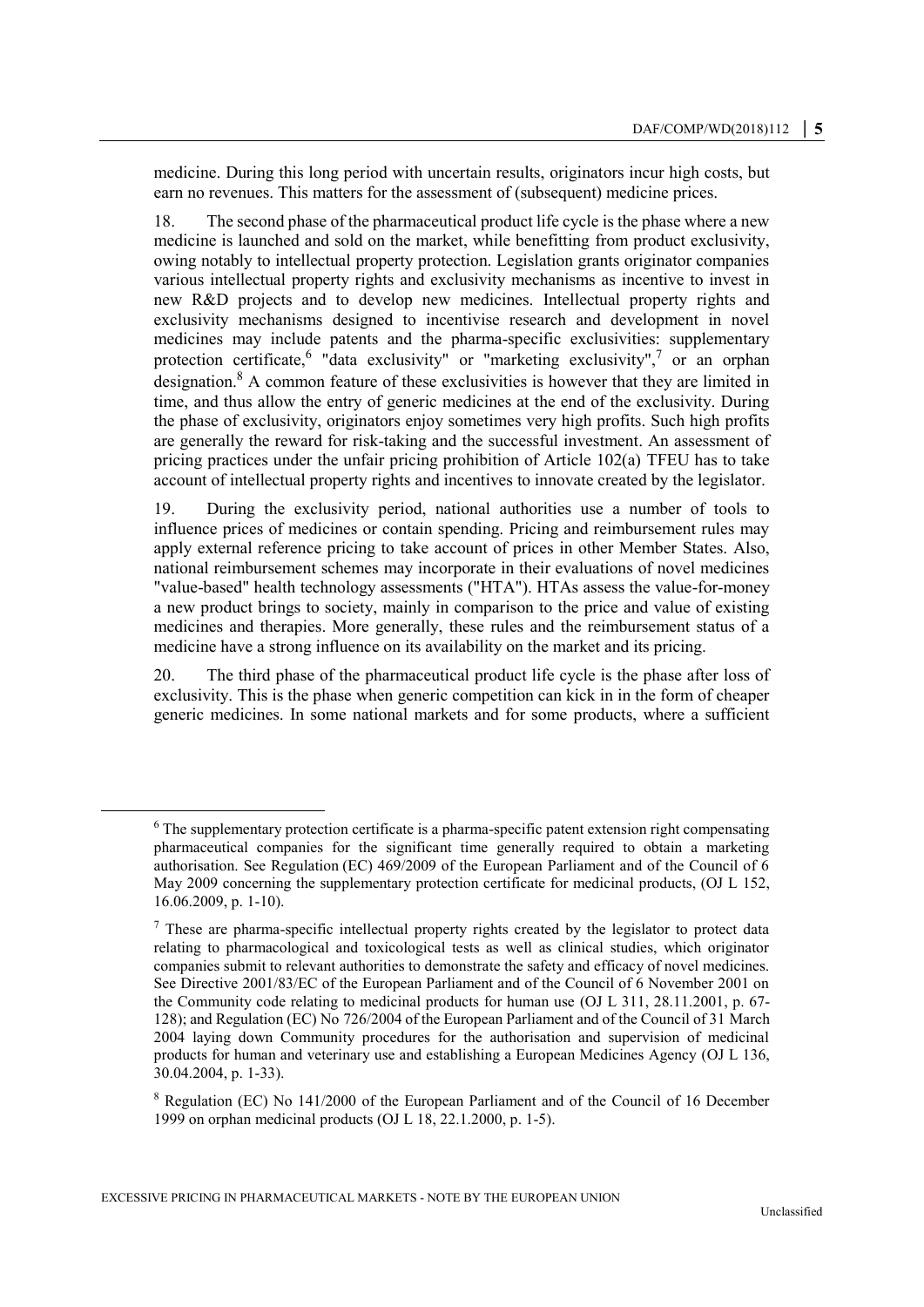#### **6 │** DAF/COMP/WD(2018)112

number of generic companies compete down the price, this may result in price drops up to  $90\%$ <sup>9</sup>

21. The price of a generic product may be regulated, for instance, in relation to the price of its reference (originator) product. In certain countries generic prices may be capped as a percentage of the price of the originator product.

22. In some markets, effective generic competition does not take place after loss of legal exclusivity. This may be for a number of reasons, including the amount of the expected profits in the market that may be too small to attract (sufficient) entry, for instance when markets are very small, or special features of the market and/or regulatory particularities that may constitute barriers to entry.<sup>10</sup> In such circumstances, the market may not correct itself resulting in competitive price levels.

23. Article 102 TFEU applies without distinguishing between pharmaceutical products that are innovative and exclusivity protected and those that are not. High prices or price increases in relation to off-patent medicines are less likely to be justified and are thus more likely to be caught by Article 102 TFEU, because the inventor has already benefitted from legal exclusivity as a reward for innovation. Recent infringement decisions by NCAs and ongoing investigations by the European Commission and the NCAs mostly concern products no longer benefitting from exclusivity.

# **5. Legal tests in jurisprudence**

24. The European Court of Justice has held that a price is excessive and unfair when it has "no reasonable relation to the economic value of the product".<sup>11</sup> To determine whether a price is excessive and unfair, the case law has accepted a number of methods.

#### **5.1. Price-cost test of United Brands**

25. In United Brands, the Court set out a method with an emphasis on prices and costs. The Court considered that a price is unfair when a "dominant undertaking has made use of the opportunities arising out of its dominant position in such a way as to reap trading benefits which it would not have reaped if there had been normal and sufficiently effective competition" (paragraph 250). In such circumstances the price exceeds the economic value of the product that would prevail under "normal and sufficiently effective competitive conditions" (paragraph 250).

<sup>9</sup> As observed, for instance, in Commission decision of 19 June 2013 in Case No COMP/39.226 Lundbeck, OJ C 80, 7.3.2015, p. 13–16; and Commission decision of 9 July 2014 in Case No COMP/39.612 Perindopril (Servier), OJ C 393, 25.10.2016, p. 7–12.

 $10$  For some medicines, switching to other products or formulations may medically not be recommended. Also, obtaining regulatory approvals may entail high costs compared to the market size.

<sup>11</sup> See, for instance, judgment of 14 February 1978 in *United Brands Company and United Brands Continental v Commission*, 27/76, ECLI: EU:C:1978:22, paragraph 250. In this and other judgments, where relevant, the Court of Justice based the economic value of a product on its costs of production including a necessary profit margin.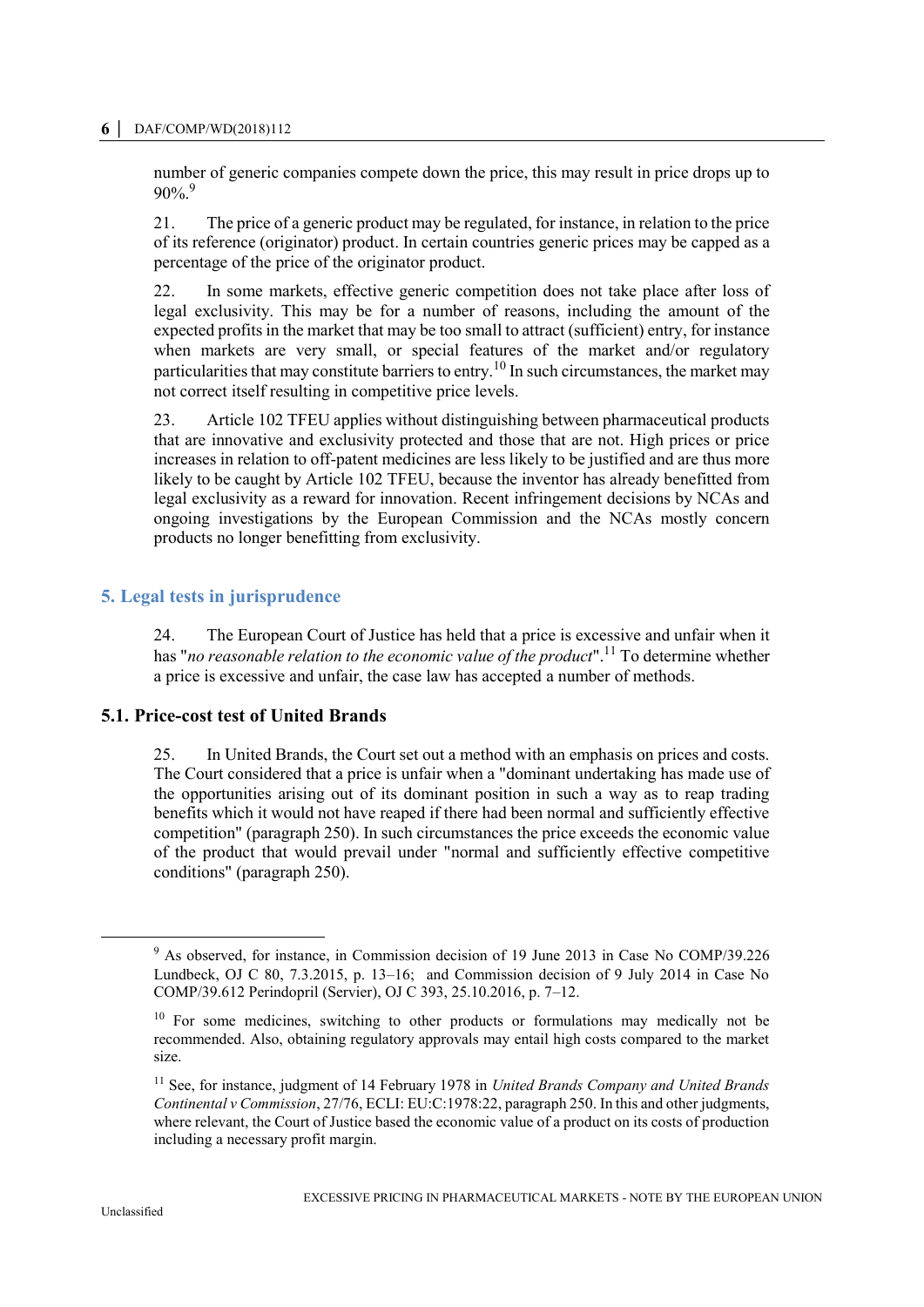26. As regards the methodology of establishing whether a price is above the economic value of the product, the Court held that this could be determined objectively by assessing the excessiveness of the "profit margin" (paragraph 251) and the unfairness of the price, and hence suggested a two-pronged test: "The questions therefore to be determined are whether the difference between the costs actually incurred and the price actually charged is excessive, and, if the answer to this question is in the affirmative, whether a price has been imposed which is either unfair in itself or when compared to competing products" (paragraph 252).

# **5.2. Comparator tests**

 $\overline{a}$ 

27. In various judgments (including *United Brands*), the Court has accepted that a number of "*other ways*",<sup>12</sup> i.e. tests, exist to establish an unfair pricing abuse. These other ways, accepted by the Court, rely on various forms of comparisons.

28. One example is the recent *AKKA/LAA* case.<sup>13</sup> In *AKKA/LAA*, the Court recalled its *United Brands* jurisprudence that other methods can be applied than the price-cost test specified in *United Brands* for determining whether a price is excessive. Building on previous cases dealing with copyright management organisations, the Court confirmed the methodology of a comparison of the prices charged by the dominant undertaking with prices charged for similar products or services in one or several other Member States. While holding that there is no need to apply different methods in parallel, the Court clarified that the authority has to ensure that the comparison that is being carried out is based on comparators "*selected in accordance with objective, appropriate and verifiable criteria*" and that the comparison is "*made on a consistent basis*" (paragraphs 41 and 44).

29. When the price difference between the product in question and similar comparator products is "*appreciable*", it is "*indicative of an abuse of a dominant position*" (paragraph 52). The price difference is "*appreciable*", when it is "*both significant and persistent on the facts, with respect* […] *to the market in question*", without there being any minimum threshold (paragraphs 55). What therefore matters are the particular circumstances of each case.

30. Finally, regarding justifications, the Court held that where a difference "*must be regarded as appreciable*", "*it is for* [… the undertaking] *holding a dominant position to show that its prices are fair by reference to objective factors*…" (paragraph 61). Such "*justification*" may include objective factors that have an impact on the cost of the product in question, provided those costs are not higher "*precisely* [due to] *the lack of competition on the market in question*" (paragraph 58, see also paragraphs 57 and 60).

31. Overall, the Court of Justice emphasised that "[i]t falls to the competition authority [...that is investigating the practice] to define its framework" of analysis, bearing "in mind" that the authority has a certain margin of manoeuvre and that there is no single adequate method" (paragraph 49).

<sup>12</sup> Judgment of 14 February 1978 in *United Brands Company and United Brands Continental v Commission*, 27/76, ECLI: EU:C:1978:22, paragraph 253.

<sup>13</sup> Judgment of 14 September 2017 in *Autortiesību un komunicēšanās konsultāciju aģentūra / Latvijas Autoru apvienība v Konkurences padome*, C-177/16, ECLI:EU:C:2017:689.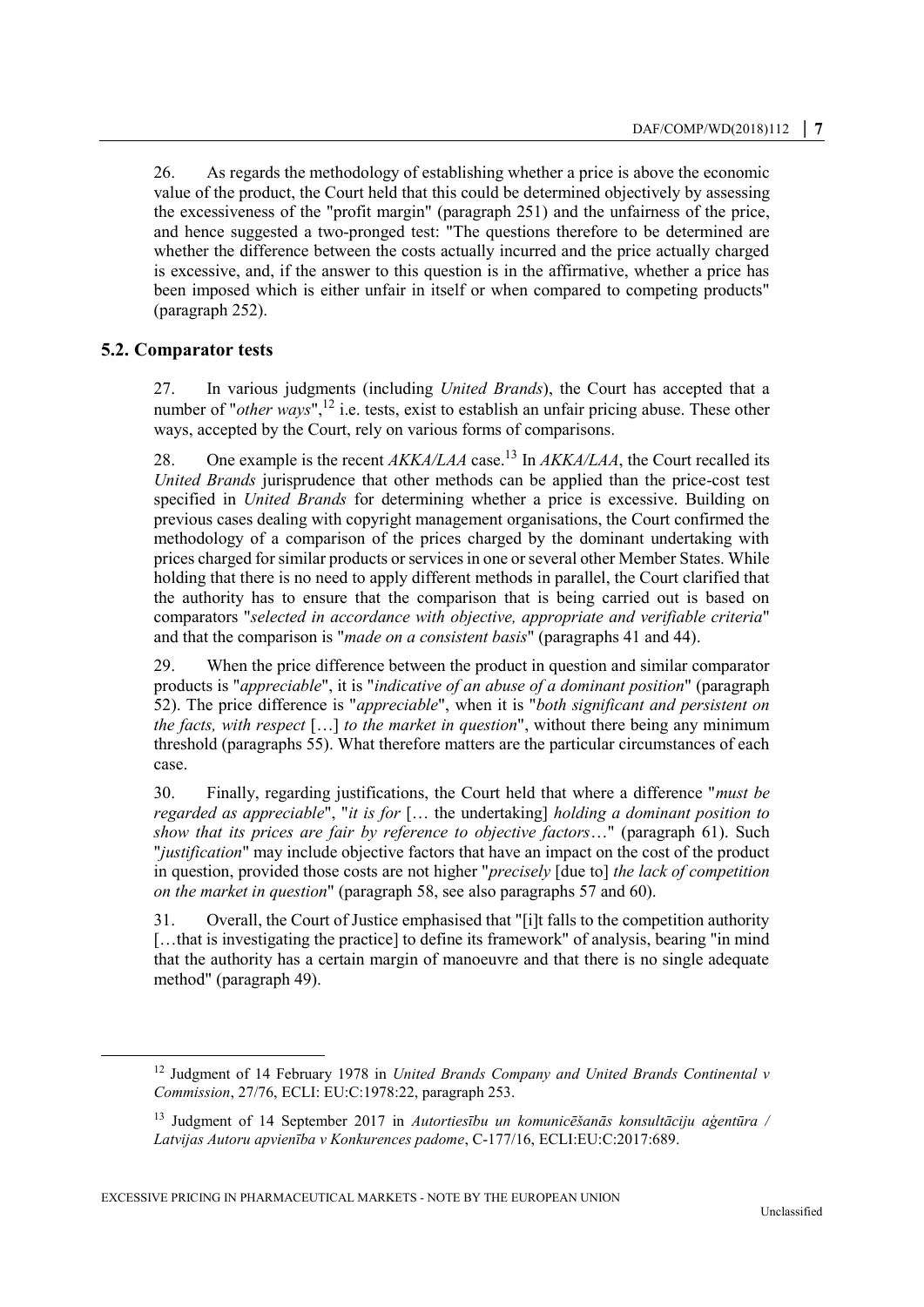#### **8 │** DAF/COMP/WD(2018)112

## **6. Practices encountered in the enforcement of EU competition law in pharmaceutical markets**

32. Pricing practices of pharmaceutical companies that may raise concerns under Article 102(a) TFEU have in recent years increasingly attracted the attention of the European Commission and national competition authorities (NCAs). NCAs have adopted four infringement decisions related to unfair pricing in the pharmaceutical sector since 2000, one in 2001 and three more recently in 2016 and 2018 (all under appeal). All cases decided so far in Europe concern medicines in the third phase of the product life cycle, i.e. after loss of exclusivity. Additional investigations by the European Commission and NCAs are ongoing.

33. *Napp*: In April 2001, the United Kingdom ("the UK") NCA found that Napp Pharmaceuticals (Napp) abused its dominant position in the market for the supply of sustained release morphine tablets and capsules in the UK by supplying patients in the community sector at excessively high prices. Napp's prices and margins in that sector were found to be, in some cases, much higher than those of a range of different comparators. Napp was also supplying hospitals at much lower (predatory) levels, with exclusionary effects.<sup>14</sup> The *Napp* decision was upheld by the Competition Commission Appeals Tribunal in January 2002. $15$ 

34. *Aspen* (Italy): In September 2016, the Italian NCA found that Aspen abused its dominant position in Italy by imposing unfair prices for four off-patent anti-cancer medicines (alkeran, leukeran, purinethol and tioguanine). Aspen's price increases ranged from 300% to 1500% without there being any economic justification for the price levels imposed. Aspen had also exercised in a "distorted and instrumental" way its right to negotiate prices with the Italian Medicines Agency. In particular, Aspen had made use of aggressive tactics to impose these increased prices.<sup>16</sup> The first instance court, the Tribunale Amministrativo Regionale per il Lazio, fully upheld the decision in June 2017; an appeal against that judgment is still pending before the Consiglio di Stato.

35. *Phenytoin*: In December 2016, the UK NCA found that Pfizer and the distributor Flynn had each abused their respective dominant positions in the UK by charging unfair prices for phenytoin sodium capsules, an anti-epilepsy medicine manufactured by Pfizer.<sup>17</sup> Prior to the price increases, Pfizer was the seller of the capsules in the UK. In 2012, Pfizer sold UK distribution rights to Flynn, while it continued to manufacture the medicine exclusively for Flynn. Subsequently, Flynn "genericised" the medicine, i.e. de-branded it and made it a generic product so that the product would no longer be subject to any form of price regulation in the UK. After this de-branding, both Pfizer and Flynn significantly increased the prices of the capsules, i.e. Pfizer increased the sales price to Flynn and Flynn increased the sales price to wholesalers and pharmacies. Following the price increases,

<sup>14</sup> Office of Fair Trading, Case CA98/2/2001 *Napp Pharmaceutical Holdings Ltd and subsidiaries (Napp)* (30 March 2001).

<sup>15</sup> Judgment of the Competition Appeal Tribunal of 15 January 2002, *Napp Pharmaceuticals Holdings Limited and Subsidiaries and Director General of Fair Trading*, Case No.1001/1/1/01.

<sup>&</sup>lt;sup>16</sup> Decision A480 of the Autorità Garante della Concorrenza e del Mercato of 29 September 2016.

<sup>17</sup> Competition and Markets Authority, Case CE/9742-13 *Unfair pricing in respect of the supply of phenytoin sodium capsules in the UK* (7 December 2016).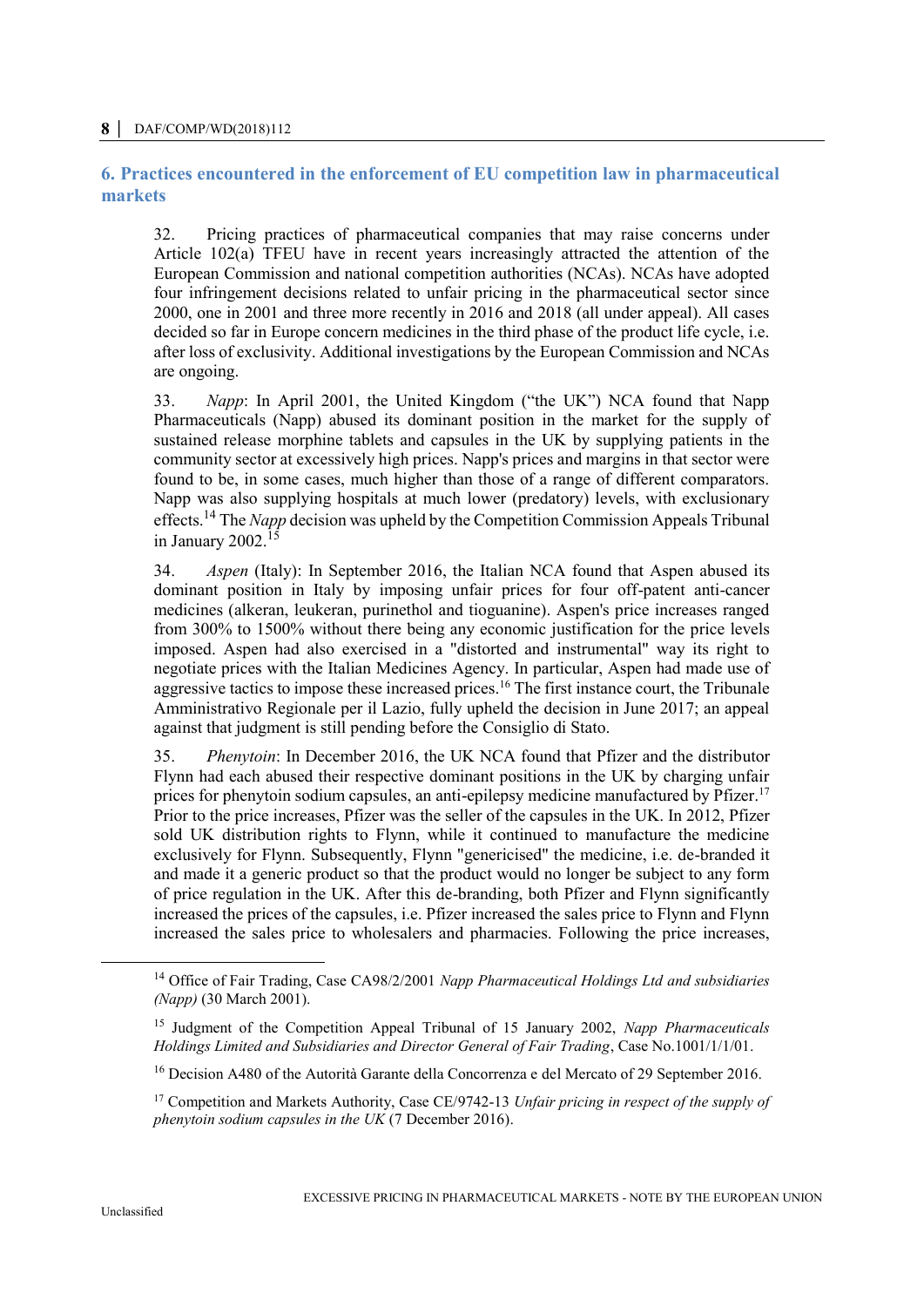Pfizer sold the medicine to Flynn at prices 780% and 1600% above Pfizer's historic prices, and Flynn sold the medicine to wholesalers and pharmacies at 2300% and 2600% higher prices than those historically charged by Pfizer. In June 2018, upon appeal at first instance, the Competition Appeal Tribunal (CAT) upheld the CMA's findings on market definition and dominance while overturning the abuse analysis.<sup>18</sup> The CAT's judgment is not yet final, as all parties applied for permission to appeal the ruling to the UK Court of Appeal.

36. *CD Pharma*: In January 2018, the Danish NCA found that CD Pharma (a pharmaceutical distributor) abused its dominant position in Denmark by charging Amgros (a wholesale buyer for public hospitals) unfair prices for Syntocinon (which contains oxytocin, an active substance given to pregnant women during childbirth) after a price increase of  $2000\%$ .<sup>19</sup> The NCA found the price unfair after, inter alia, a comparison with the historic prices of former exclusive distributors and with the prices charged by CD Pharma in other countries. The NCA held that the price increase could not be justified by increases in costs or special considerations for research and development. An appeal against the NCA decision is pending before the Danish Competition Appeal Tribunal.

37. Administrative proceedings are currently pending in the Hydrocortisone tablets  $case<sup>20</sup>$  and the Liothyronine tablets  $case<sup>21</sup>$  in the UK, as well as in the EU Aspen case in which the European Commission initiated proceedings for the EEA (except Italy).<sup>22</sup>

# **7. Conclusions**

38. In the framework of the EU legal system, Article 102(a) TFEU prohibits an abuse of a dominant position in form of unfair pricing practices. This prohibition of unfair pricing applies to all pharmaceutical products, like it applies to any other product or service.

39. The European Commission, competition authorities of Member States and courts in the EU have the obligation to ensure effective enforcement of this prohibition. At the same time, the competition policy considerations set out above call for a prudent approach in applying Article 102(a) TFEU.

40. Since 2016, the Italian, UK and Danish NCAs have adopted three infringement decisions relating to practices of pharmaceutical companies relating to unfair pricing (all decisions are under appeal). Further investigations are pending.

41. The Commission's antitrust enforcement will continue to promote open and competitive markets in the pharmaceutical sector and, in particular, access to affordable

<sup>18</sup> Judgments of the Competition Appeal Tribunal of 7 June 2018, *Flynn Pharma Ltd and Flynn Pharma (Holdings) Ltd v Competition and Markets Authority, Pfizer Inc. and Pfizer Limited v Competition and Markets Authority*, Case Nos.1275-1276/1/12/17.

<sup>19</sup> Decision of the Konkurrence- og Forbrugerstyrelsen of 31 January 2018.

<sup>20</sup> Se[e https://www.gov.uk/cma-cases/pharmaceutical-sector-anti-competitive-practices.](https://www.gov.uk/cma-cases/pharmaceutical-sector-anti-competitive-practices)

<sup>21</sup> See https://www.gov.uk/cma-cases/pharmaceutical-sector-anti-competitive-conduct.

 $22$  In May 2017, the Commission opened a formal investigation into concerns that Aspen Pharma had engaged in unfair pricing concerning cancer medicines in the EEA except Italy. See http://europa.eu/rapid/press-release IP-17-1323 en.htm.